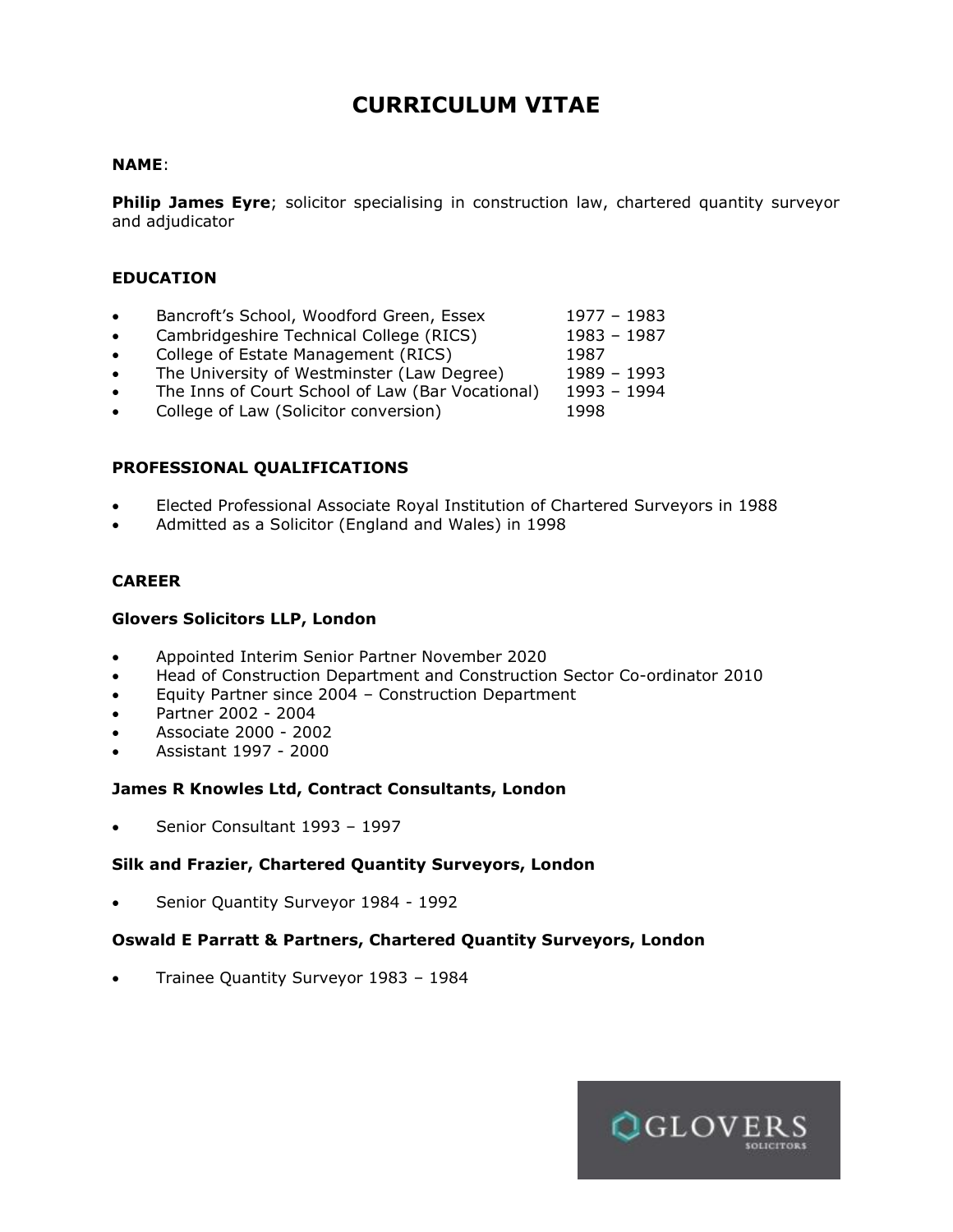# **-2- (Philip Eyre)**

#### **PROFESSIONAL MEMBERSHIPS**

- Royal Institution of Chartered Surveyors
- Technology and Construction Solicitors Association
- Society of Construction Law (UK)
- The Arbrix Club (Construction)
- Society of Construction Law Australia

# **DISPUTE RESOLUTION PANELS**

As a construction adjudicator I am listed on the panel of the following organisation:-

• RICS

# **AUTHORSHIPS**

- Joint author of legal section of the "Guide to the Appointment of Consultants and Contractors" published 1996 for use by government departments
- Winner of the Society of Construction Law Millennium Hudson Prize with paper "Panatown v McAlpine – has the fog cleared yet?"
- Commendation for paper entered in the Brooking Prize 2012 (Society of Construction Law Australia) entitled "QCLNG Pipeline v McConnell Dowell: Opening the door to Court merit review of the adjudicator's decision".

# **SPEAKING ENGAGEMENTS**

- Chartered Institute of Arbitrators (East Anglia branch) spoke at summer conferences in 2007 and 2008
- Arbrix Club Construction spoke at conferences in October 2007 and October 2012 (both relating to the use of adjudication for professional negligence claims)
- Conducted training course in contract law and contractual awareness for a government department
- Internal seminars for Glovers Solicitors LLP, including letters of intent and adjudication
- Society of Construction Law evening seminar Cardiff 2003
- RICS spoke at Dispute Resolution Conference in January 2013 (disputes concerning professional fees)
- RICS CPD Foundation spoke at seminar at University of Westminster on 7 February 2019 (How to comply with endeavours obligations).

# **CAREER PROFILE**

I have worked in the construction industry since I left school in 1983.

I act as adjudicator in construction disputes and have been nominated in 264 cases (with 192 decisions having been reached).

My involvement as adjudicator is noted within the High Court judgments in (1) M J Gleeson v Devonshire Green (2004) (2) Watkin Jones & Son Limited v Lidl UK (2002) (3) KNN Coburn v GD City Holdings (2013) (4) University of Brighton v Dovehouse Interiors Ltd (2014) (5) Dacy Building Services Limited v IDM Properties LLP (2018) (6) Grove Developments Ltd v S&T (UK) Ltd (2018) and (7) Motacus Constructions Limited and Paolo Castelli SPA (2021)

My notable cases as a solicitor in contentious construction disputes include the following:-

• The Bay Hotel v Cavalier (Privy Council 2002)